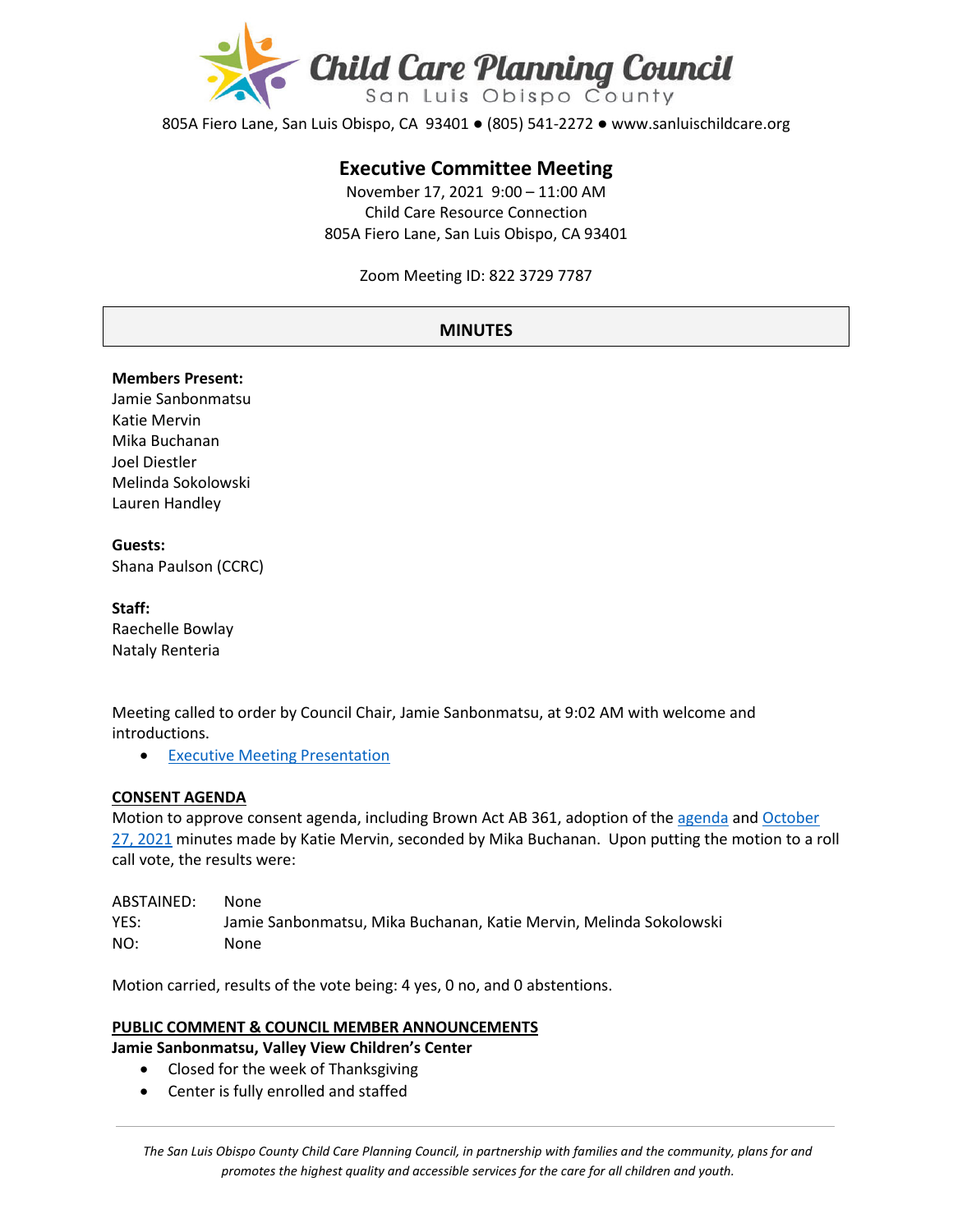# **Melinda Sokolowski, CAPSLO Child, Youth, and Family Services Division**

• Not fully staffed or enrolled, looking for staff and families

## **Mika Buchanan, CAPSLO Child Care Resource Connection**

- Still enrolling off the waiting list
- Receiving an additional 1.4 million dollars for CAP program

#### **Shana Paulson, CAPSLO Child Care Resource Connection**

• San Luis Obispo invests in \$54,000 in new grant program to help more community members start a child care business

#### **BUDGET REVIEW**

Department budgets presented by CAPSLO Finance Liaison, Joel Diestler. Budget presentation included in meeting materials.

- Attachments Included:
	- o [Budget Review](https://drive.google.com/file/d/1aWpNd9gKxq7non9N7u9KCJ8g5GXs3uxv/view?usp=sharing)

#### **ADVOCACY UPDATE**

- Information Session: Universal Transitional Kindergarten (UTK) and Expanded Learning
	- o Thursday, November 18, 2021 9:00 11:00 AM
	- o [Fly](https://drive.google.com/file/d/1pDMPKKy48jJKzdu2T44zqzmKGE5FvM8T/view?usp=sharing)er

#### **COORDINATOR UPDATE – Raechelle Bowlay**

- November Meetings:
	- o CCRC Finance
	- o CAPSLO Diversity, Equity & Inclusion Committee and Steering Committee
	- o Center-Based Teacher Networking
	- o School Age Child Care Networking
	- o We Are The Care
	- o Atascadero Chamber of Commerce
		- **•** Monthly Mixer
		- Board of Directors
		- **-** Diversity Council
		- **Equality Mural Project**
	- o REACH SLO Advisory Committee Presentation
- [Early](https://www.justinwinegrants.com/) Childhood Policy Council
	- o Tuesday, January 25, 2022 9:00 AM 12:00 PM
	- o [Register](https://wested.zoom.us/webinar/register/WN_H10D2FWTRde6O_ftrGhfEQ)
- CDSS Amendment: Child Development Contract

o Local Agreement [for Child Development Services Allocation Letter](https://drive.google.com/file/d/1UQojygEKDMFLr5nitoXSsPzwWXTCsuHd/view?usp=sharing)

- American Rescue Plan Act Proposal
	- o Approximately \$85 million in funding coming to the County and cities
	- o Collaborative Letter from First 5 SLO, Child Care Planning Council, Quality Counts, CAPSO Child Care Resource Connection, Help Me Grow, etc.
	- o Proposed Strategies:
		- 1. Access to Child Care through Vouchers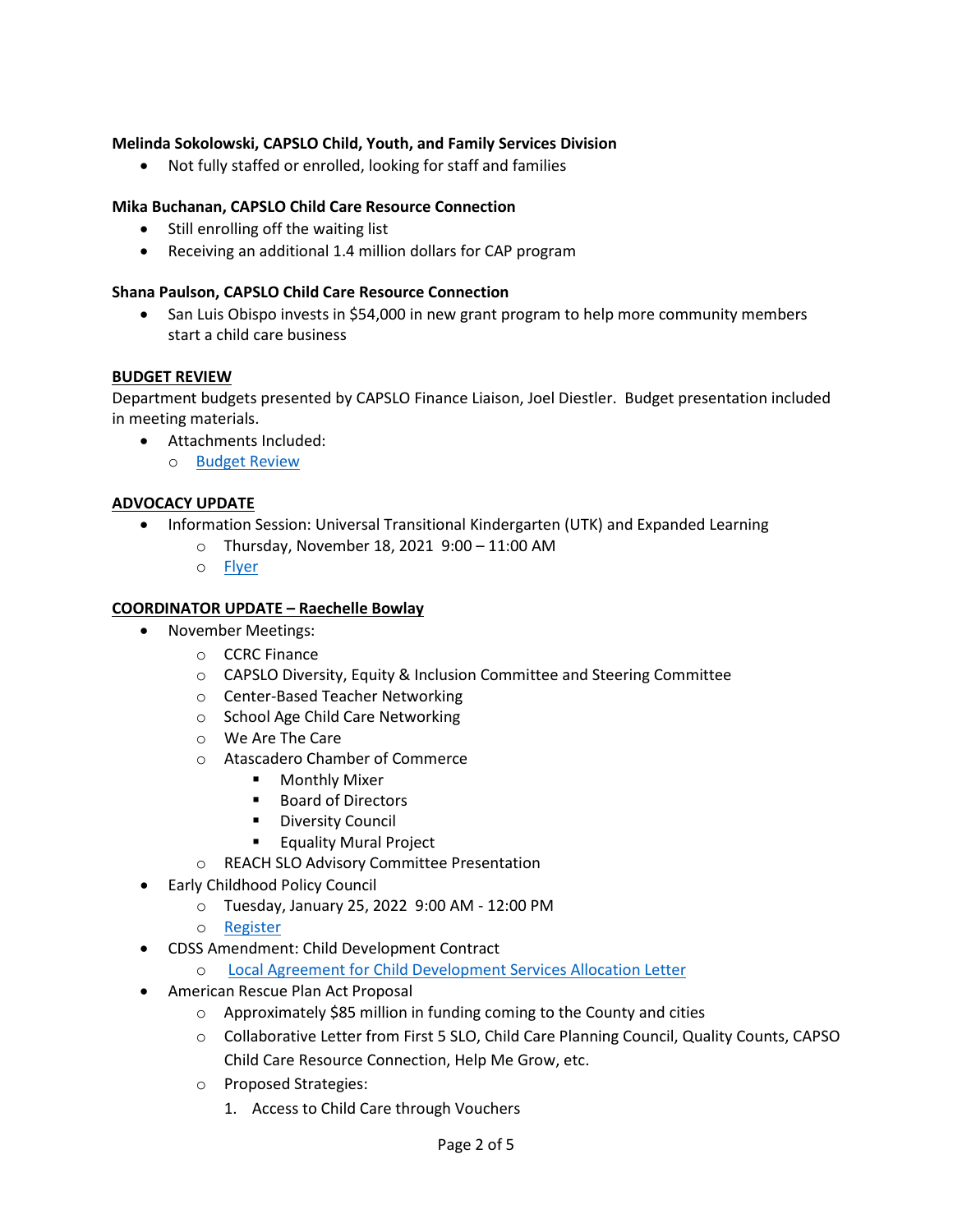- 2. Business Grants for Child Care Programs
- 3. Strengthening Local Child Care System Infrastructure
- 4. Workforce Pipeline for Child Care Professionals
- 5. Child Care Facility Development and Improvement
- 6. Mental and Behavioral Health Support for Children & Families
- 7. Eviction Protection for Families
- 8. Family Resource Centers
- Local/Regional ARPA Investments
	- o Arroyo Grande at the October 12th meeting, City Council approved allocation of \$100,000 towards child care.
	- o [Grover Beach invests \\$50,000 in child care assistance](https://www.newtimesslo.com/sanluisobispo/grover-beach-invests-50000-in-child-care-assistance/Content?oid=11628432&fbclid=IwAR1o6_3FSKtxiCARnsJrrnRvp_qGtaLfuW5tn8Q4O7tJRQPQrdCumtokvqA)  direct support to Boys & Girls [Club and SLO YMCA](https://www.newtimesslo.com/sanluisobispo/grover-beach-invests-50000-in-child-care-assistance/Content?oid=11628432&fbclid=IwAR1o6_3FSKtxiCARnsJrrnRvp_qGtaLfuW5tn8Q4O7tJRQPQrdCumtokvqA)
	- o Santa Barbara County
		- [Addendum to Memo](https://drive.google.com/file/d/19v54lwgle81hDgzBAnG4TixbOkNwYTC5/view?usp=sharing)
		- **[Recommendation Report](https://drive.google.com/file/d/1JBiySxW7NrnaDdfgTBX7T9xcYI0-jTCV/view?usp=sharing)**
		- **[Board of Supervisors Presentation](https://drive.google.com/file/d/12rSJF9_oynLLzCzvb-waLPSARuBISpa_/view?usp=sharing)**
	- o San Luis Obispo invests \$54,000 in new grant program to help more community [members start a child care business](https://www.slocity.org/Home/Components/News/News/8515/?utm_medium=email&utm_source=govdelivery)
- COVID Vaccine Task Force
	- o [Health Officer Issues Criteria for Lifting Order Requiring Masking in Indoor Public Places](https://drive.google.com/file/d/1_47QqLWv0e92n5-I9lxjNsnPmqvT9SWA/view?usp=sharing)
	- o Moderna and J&J [booster and additional dose now available for SLO County residents](https://www.slocounty.ca.gov/Departments/Health-Agency/Public-Health/Department-News/COVID-19-Updates/COVID-19-Vaccine-Updates/COVID-19-Vaccine-Boosters-Now-Available-to-More-Sa.aspx)
	- o Flyer: COVID-[19 Community Testing Sites](https://drive.google.com/file/d/1PCr26xLtiVzId9HnOEpZLKiobH-pWstS/view)
- The State of Child Care: conversation on the state of child care in SLO County, outline a blueprint of the child care landscape and look toward an innovative and collaborative future.
	- o Follow up to Summer Session
	- o Theme: Power of Partnerships
	- o Possible Dates:
		- **Tuesday, January 18, 2022**
		- **Thursday, January 20, 2022**
		- Thursday, January 27, 2022
	- $\circ$  Agreed on: Thursday January, 27, 2022 9:00 11:00 AM
- We Are the Care Task Force Meetings:
	- o Cross-Sector Collaboration Task Force Friday January 14th @ 10AM
	- o Public Awareness Task Force Friday November 19th @ 10AM
	- o Power to the Profession Task Force TBD *(January)*
	- o Local Government Engagement Monday December 6th @ 1:30PM
	- o Leadership TBD

#### **MEMBERSHIP UPDATE**

# **New Member Applications**

Council Staff recommends approval of new member applicant, Katie Hollingsworth, for membership January 2022 through December 2024.

- Attachment:
	- o Membership Application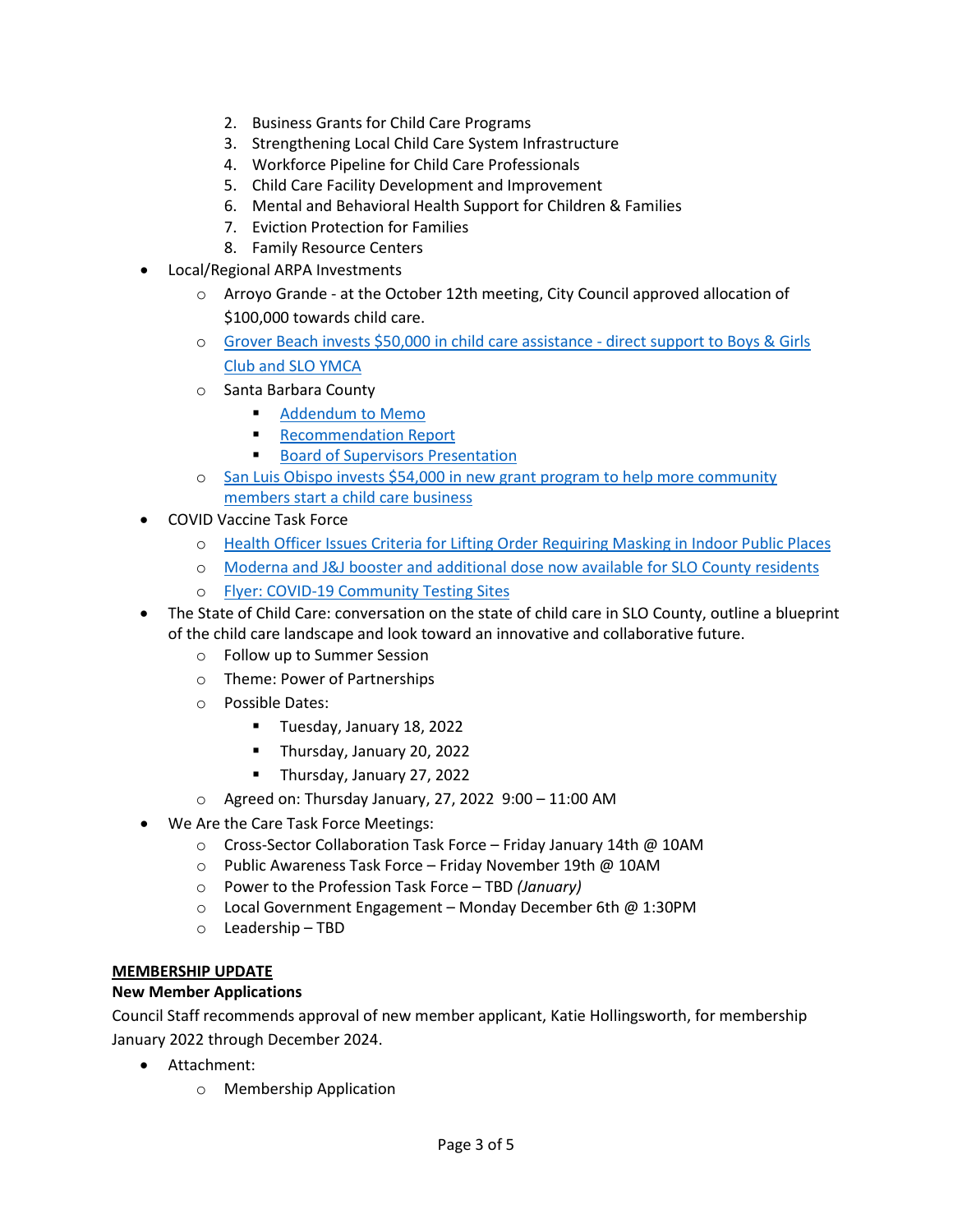Motion to approve new member application made by Mika Buchanan, seconded by Jamie Sanbonmatsu. Upon putting the motion to a roll call vote, the results were:

| ABSTAINED: | None                                                                 |
|------------|----------------------------------------------------------------------|
| YES:       | Jamie Sanbonmatsu, Mika Buchanan, Melinda Sokolowski, Lauren Handley |
| NO:        | None                                                                 |

Motion carried, results of the vote being: 4 yes, 0 no, and 0 abstentions.

Council Staff recommends approval of new member applicant, Melina Simonds, for membership January 2022 through December 2024.

- Attachment:
	- o Membership Application

Motion to approve new member application made by Melinda Sokolowski, seconded by Mika Buchanan. Upon putting the motion to a roll call vote, the results were:

| ABSTAINED: | None |
|------------|------|
|            |      |

YES: Jamie Sanbonmatsu, Mika Buchanan, Melinda Sokolowski, Lauren Handley NO: None

Motion carried, results of the vote being: 4 yes, 0 no, and 0 abstentions.

# **Updated 2022 Membership Certification**

Motion to approve the updated 2022 membership certification made by Lauren Handley, seconded by Mika Buchanan. Upon putting the motion to a roll call vote, the results were:

ABSTAINED: None YES: Jamie Sanbonmatsu, Mika Buchanan, Melinda Sokolowski, Lauren Handley NO: None

Motion carried, results of the vote being: 4 yes, 0 no, and 0 abstentions.

#### **COUNCIL FISCAL AGENCY TRANSITION PLAN**

[Fiscal Agent Proposal](https://www.canva.com/design/DAElsXtnHg8/hswHyWlKzttTOQbp55b_yg/view?utm_content=DAElsXtnHg8&utm_campaign=designshare&utm_medium=link&utm_source=publishsharelink) – The proposal for Council vote, is to shift fiscal agency of SLO County Child Care Planning Council from CAPSLO to SLOCOE with the offer for SLOCOE to fund the Council Infrastructure from the general fund.

- Agreement of Transition Timeline July 1, 2022
- [Fiscal Agency Transition Timeline](https://docs.google.com/document/d/18QGLBHfYy8R_X4f7GT9_Kptdrw7O-tLxDzTm3H1Q4zs/edit)
- No Planning Meeting on Friday, November 19<sup>th</sup>
- Next Planning Meeting is scheduled for December 3, 2021 at 10:30 AM